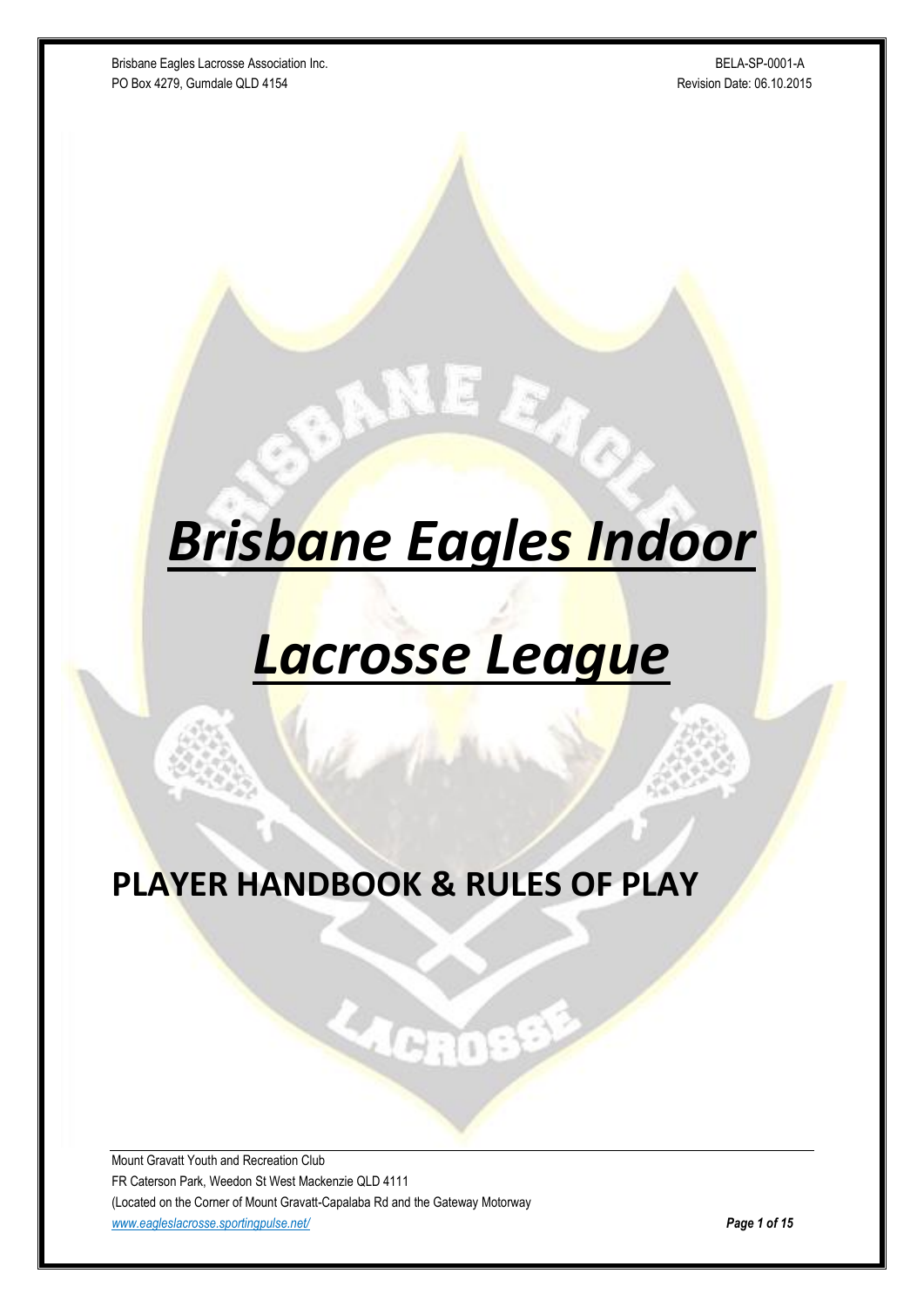## **1. INTRODUCTION & PREAMBLE**

#### **1.1. BEILL'S PURPOSE**

The Brisbane Eagles Indoor Lacrosse League (BEILL) exists for the following purpose:

- to provide a safe and enjoyable environment for players of both genders and any ability to play a non-contact form of indoor Lacrosse:
- to showcase the sport of Lacrosse to the general public and provide an entry point for new players, juniors to improve their skills and seniors to extend their playing involvement.

## **1.2. THE BEILL'S COMMITMENT TO THE PLAYERS**

In keeping with the BEILL objectives, the BEILL has an obligation to provide the players with;

- An appropriately equipped venue.
- A well organised, safe and controlled playing environment.
- A fixture for each season.
- Readily available copies of this document for all players.
- A point of contact for any enquiries or issues.
- Appropriately trained & equipped referees for each game.
- A weekly bulletin, updating results, scores and ladder positions.

## **1.3. TEAM AND PLAYER COMMITMENT TO THE BEILL - CODE OF CONDUCT**

By participating in the BEILL competition each team and each individual player has an obligation to:

- Learn and abide by the BEILL rules and spirit of competition as laid out in this document.
- Be familiar with and conform to the regulations governing the use of the Mount Gravatt Youth and Recreation Sports Centre (or any facility where the competition will be hosted).

Any players or teams that are unable or unwilling to conduct themselves in accordance with this Code of Conduct will be refused entry to the BEILL.

## **2. ADMINISTRATION**

#### **2.1. ENTERING A PLAYER OR TEAM**

The BEILL is not obliged to accept any or all applications for team entries.

Mount Gravatt Youth and Recreation Club FR Caterson Park, Weedon St West Mackenzie QLD 4111 (Located on the Corner of Mount Gravatt-Capalaba Rd and the Gateway Motorway *[www.eagleslacrosse.sportingpulse.net/](http://www.eagleslacrosse.sportingpulse.net/) Page 2 of 15*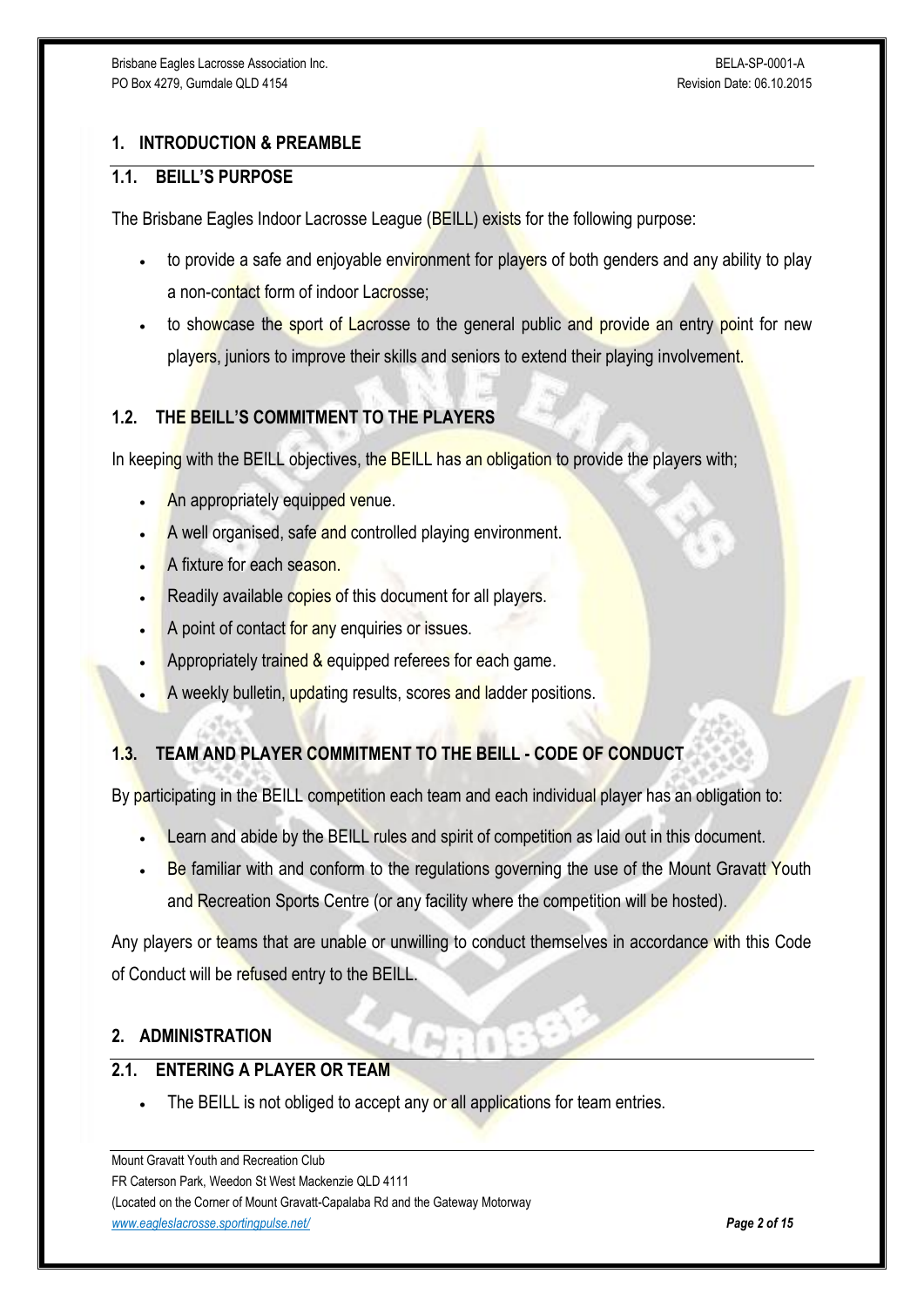- Allocation of a place in the fixture is based on a "first in, best dressed basis".
- Registration for individuals or teams must be done by completing the online registration form which can be found on the club website. The forms must be lodged at least 3 days prior to season commencement.
- Depending on the availability of courts which BEILL hires, a maximum of 8 teams can compete in each season. However, competitions of four teams are most common.

#### **2.2. SPORTS INSURANCE & RISK**

 The BEILL version of lacrosse involves inherent risk which may be reduced, but not eliminated by players adhering to the rules and guidelines in this document. The BEILL strongly recommends that all players take out sports insurance in the event of injury or subsequent financial loss. The **Brisbane Eagles Lacrosse Association accepts no liability for injury** as a result of participating in the BEILL competition

## **2.3. OBLIGATIONS OF NOMINATED TEAM CO-ORDINATORS**

Nominated Co-ordinators for each team are responsible for ensuring that:

- The team is correctly entered for each season and the team players are financial.
- Team members are aware of the inherent risks of the sport and the BEILL's recommendation for sports insurance.
- Team members wear the correct playing top in approved team colours and footwear (nonmarking shoes).
- All team members have access to a copy of this document (free copies available from the club website) and have read its contents.
- A team representative checks and signs the match report (score sheet) for each game.
- Advising the BEILL if the team is unavailable to play on given night.

## **2.4. TEAM COLOURS**

New teams entering the competition or any existing teams wishing to change their playing strip must have their playing colours approved by the BEILL to ensure that adequate variation is maintained.

Mount Gravatt Youth and Recreation Club FR Caterson Park, Weedon St West Mackenzie QLD 4111 (Located on the Corner of Mount Gravatt-Capalaba Rd and the Gateway Motorway *[www.eagleslacrosse.sportingpulse.net/](http://www.eagleslacrosse.sportingpulse.net/) Page 3 of 15*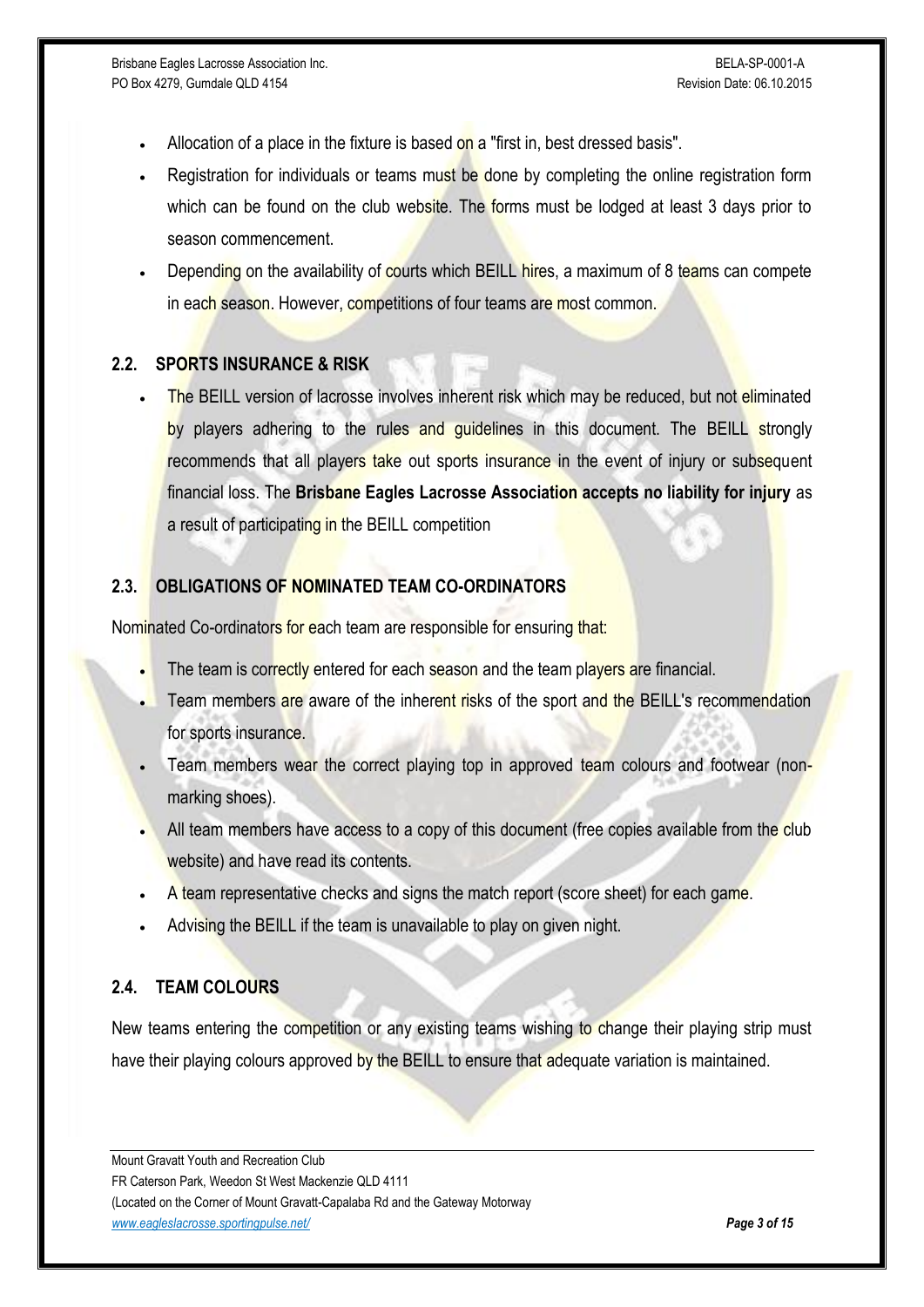## **2.5. TIME KEEPERS/SCORERS**

- Each team needs to provide one person for each game to act as either scorer, or timekeeper
- If a team is unable to provide a person to act as scorer or timekeeper, the referee may require one of the players to fulfil this role.
- Team sheets must be fully completed for each game, with all player's surnames and initials.

## **2.6. SUBSCRIPTIONS**

- Subscriptions are based on an individual or team entry, game, per season (which will be determined prior the commencement of the competition).
- $\blacksquare$  Full payment is required before the start of each game.
- The club committee must keep a record of player payments.
- A player is un-financial when their subscription is one week or more in arrears.
- Un-financial players may be removed from the competition and are ineligible to receive prizes. and may be denied entry to the next season's competition.

## **2.7. FIXTURES**

The following guidelines are used by the BEILL when producing fixtures for each season:

- No matches are scheduled for the period between 8 December and 26 January, inclusive.
- Seasons normally consist of eight (8) or nine (9) rounds of matches (including finals) and run sequentially throughout the year, usually with a three week break between seasons.
- Teams are created based on prior player performance, or mix of experience. Every effort is made to achieve an even mix of players in each team.
- Special requests regarding fixture times will be considered, if received in writing with the team entry.

## **2.8. FINALS**

- The last round of each 8 (or 9) week season is for final matches between the two top teams.
- To be eligible to compete in the finals, a player must have played three games or more with that team during the season. Teams fielding ineligible players in a finals match will automatically forfeit the game, regardless of the final scores

Mount Gravatt Youth and Recreation Club FR Caterson Park, Weedon St West Mackenzie QLD 4111 (Located on the Corner of Mount Gravatt-Capalaba Rd and the Gateway Motorway *[www.eagleslacrosse.sportingpulse.net/](http://www.eagleslacrosse.sportingpulse.net/) Page 4 of 15*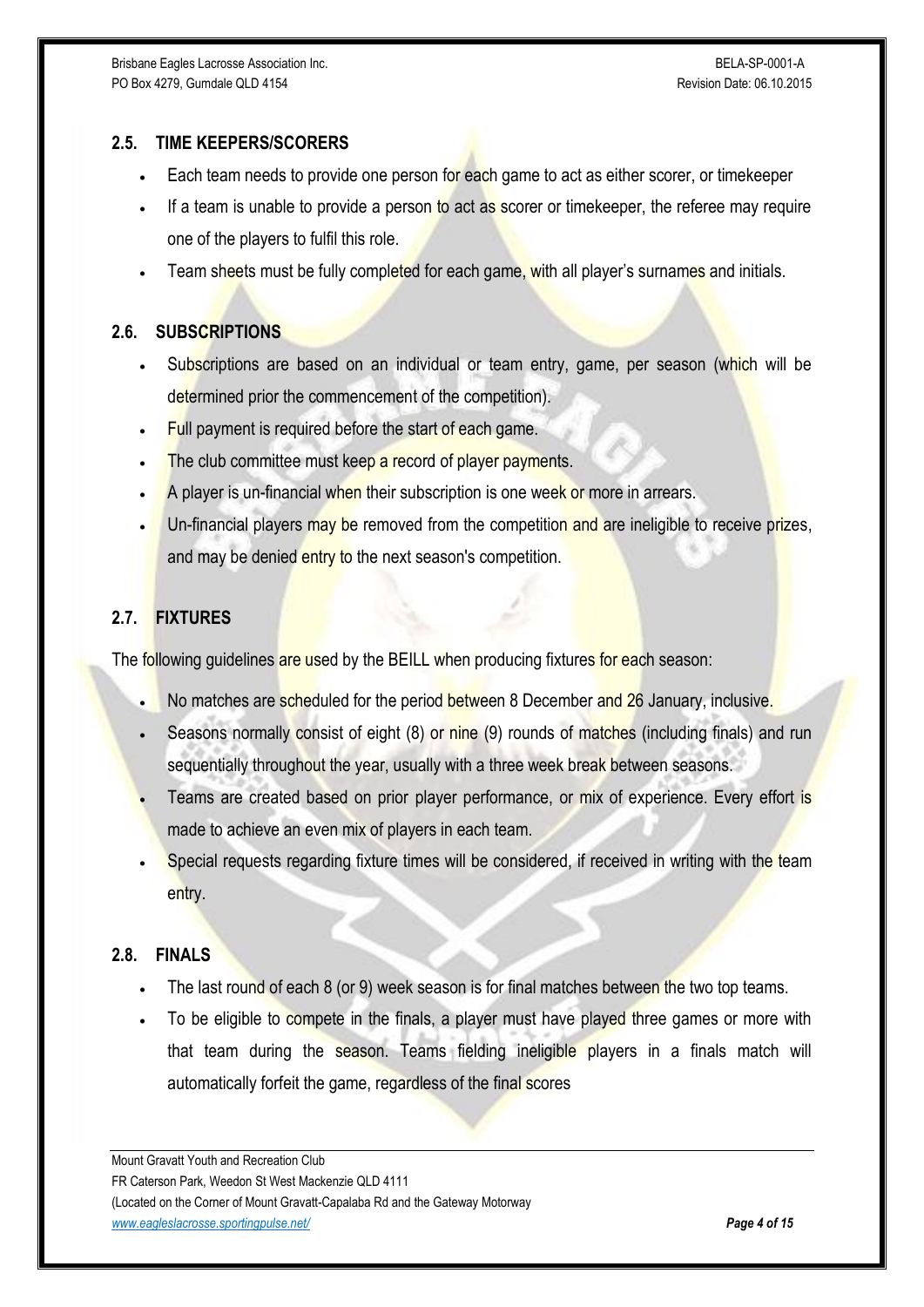- The top two ladder positions are decided the week prior to the finals by accumulated season match points (and if necessary, percentage).
- In the event of a tied finals match, the winning team will be determined by the highest season match points.

## **2.9. REFEREES**

The BEILL relies on volunteers to referee matches and will provide the following:

- Whistles & shirts.
- Referee training forums conducted periodically during the year for new referees, or experienced referees looking for a "refresher".

The **BEILL** provides a core of experienced referee volunteers; however the competitions may be used for up skilling new referees.

## **BEILL STATEMENT REGARDING REFEREES**

THE BEILL ACKNOWLEDGES THAT WITHOUT OUR REFEREES THERE WOULD BE NO BEILL COMPETITION. THE BEILL'S TOP PRIORITY IS TO ENCOURAGE & RETAIN A BASE OF VOLUNTEER REFEREES. REFEREEING A FAST MOVING GAME SUCH AS INDOOR LACROSSE IS DIFFICULT, HOWEVER IT CAN BE MADE MUCH EASIER BY PLAYERS UNDERSTANDING AND PLAYING WITHIN THE RULES AND SPIRIT OF THE COMPETITION.

TEAMS THAT ARE CONSISTENTLY DIFICULT TO REFEREE AND WHO WILL NOT PLAY THE GAME WITHIN THE SPIRIT OR LETTER OF THESE RULES (DESPITE WRITTEN OR VERBAL WARNINGS) WILL BE EXPELLED FROM THE COMPETITION.

## **3. DESCRIPTION OF PLAYING AREA**

#### **3.1. THE COURT**

Indoor lacrosse shall be played in an area approximately the size of a basketball court.

## **3.2. THE GOALS**

The goals shall be erected at opposite ends of the playing area and placed facing each other on goal lines, approximately 3.5m from, and parallel to, the end line and centred in the court.

Mount Gravatt Youth and Recreation Club FR Caterson Park, Weedon St West Mackenzie QLD 4111 (Located on the Corner of Mount Gravatt-Capalaba Rd and the Gateway Motorway *[www.eagleslacrosse.sportingpulse.net/](http://www.eagleslacrosse.sportingpulse.net/) Page 5 of 15*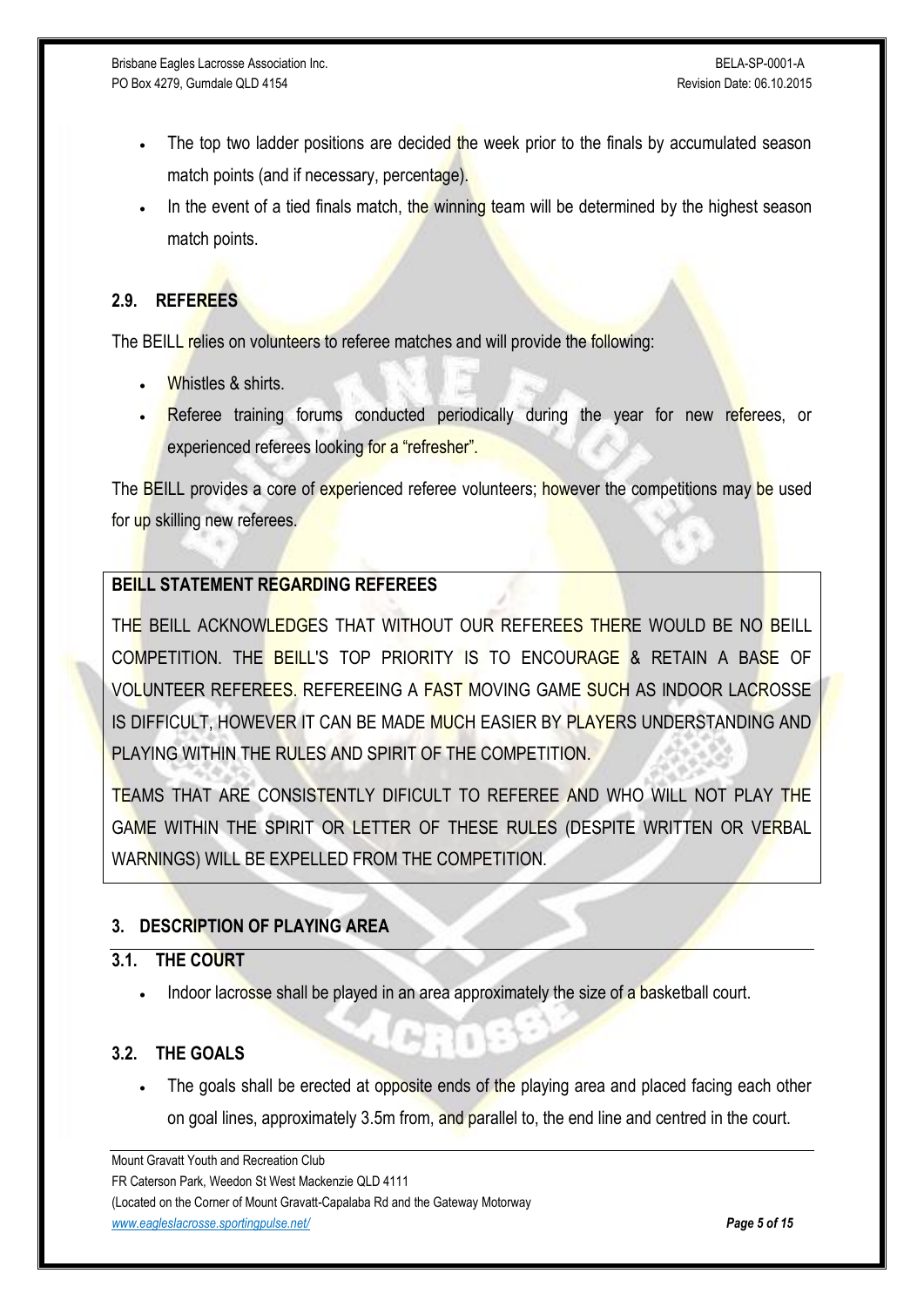- The goals shall be square with 1.2m x 1.2m inside measurements. They will be fitted with loose netting.
- If for any reason the goals move during the course of play, the referee may stop play and require the goals to be correctly re-positioned.

## **3.3. THE GOAL CREASE**

- There shall be a goal crease, in the shape of a circle, cut off behind the goal with a straight line in from the end line. The circle shall be of radius approximately 2.6m.
- All space within this area and directly above shall be regarded as the goal crease (the goal crease is a cut-off cylinder extending to the ceiling).

## **4. OFFICIALS**

## **4.1. REFEREES**

- The game shall be controlled under these rules by either one or two referees. The game shall start and stop on their whistle.
- Each team is required to provide a suitable referee for approximately eight matches in each season. (Refer 2.9)

## **4.2. SCORER & TIMEKEEPER**

- Two match points are awarded for a win, one point each for a draw and no points for a loss.
- Each team shall complete the match report with player surnames, initials and numbers for all team members present for that game
- The final scores will be entered on the match report after which the match report will be signed by a representative from each team and one of the match referees.

## **5. PLAYING REQUIREMENTS**

#### **5.1. THE CROSSE**

- Any standard attack crosse or stick is allowed provided its total length is more than 1.2m.
- The pocket depth of the cross:
	- when a lacrosse ball is placed in the pocket, the top edge of the ball must sit deeper than the lower most edge of the sidewall (men)

Mount Gravatt Youth and Recreation Club FR Caterson Park, Weedon St West Mackenzie QLD 4111 (Located on the Corner of Mount Gravatt-Capalaba Rd and the Gateway Motorway *[www.eagleslacrosse.sportingpulse.net/](http://www.eagleslacrosse.sportingpulse.net/) Page 6 of 15*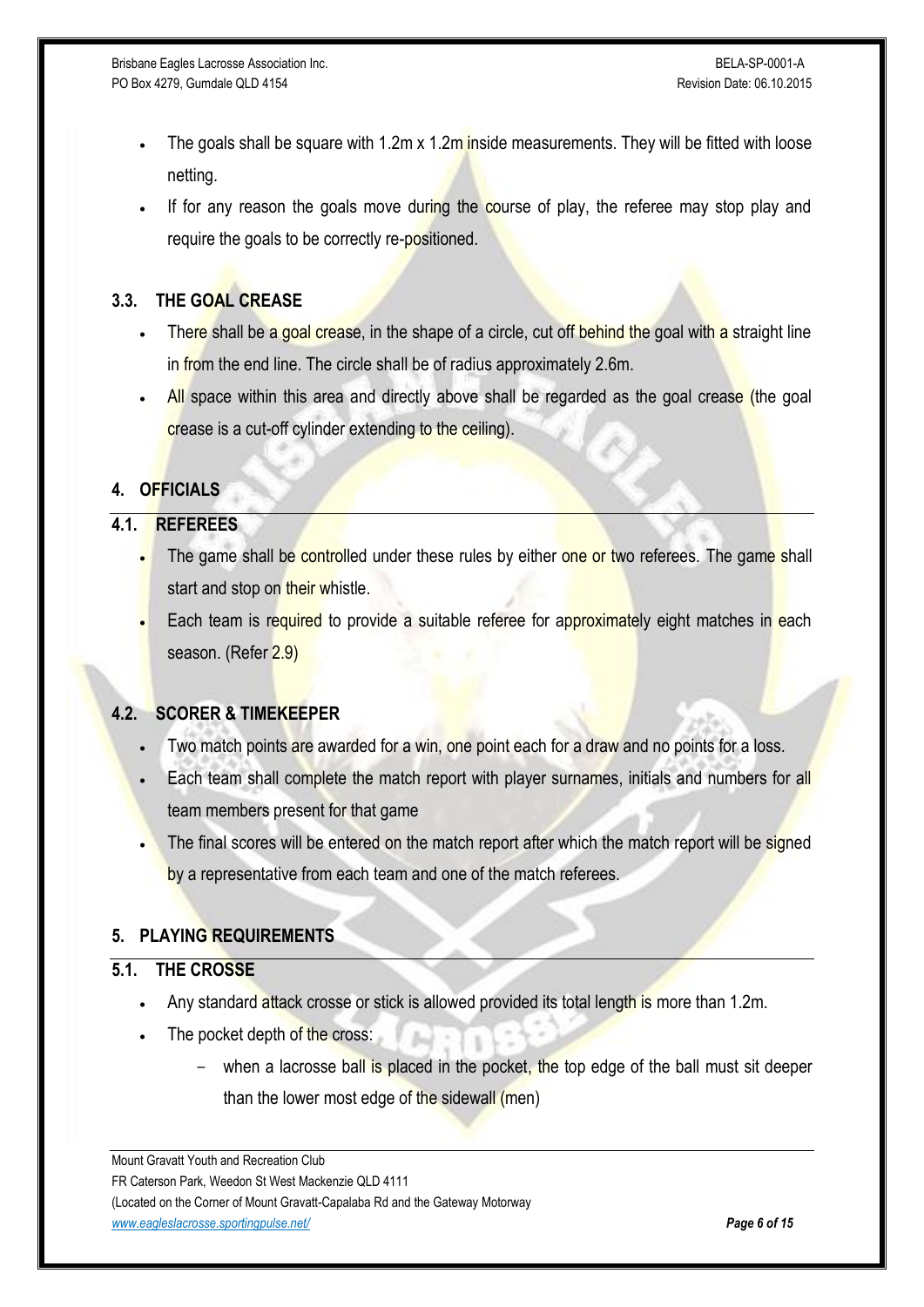- when a lacrosse ball is placed in the pocket, the top edge of the ball must be visible/ seen and remain above the top of the entire sidewall (women).
- No goalie stick will be permitted

## **5.2. THE BALL**

The ball shall be a soft sponge rubber ball, approximately the size of a tennis ball.

## **5.3. PLAYER UNIFORMS**

- All players must start the match wearing their team's BEILL approved coloured playing tops and footwear that will not mark the floor.
- Penalty for breach: Two goals per match for each player in breach (referee to indicate number of players in breach on the scoresheet)

## **5.4. PROTECTIVE EQUIPMENT**

A player may wear personal protective equipment, provided that in the opinion of the referee it does not endanger other players.

#### **5.5. NUMBER OF PLAYERS**

- There is no limit to the number of players on each team.
- The minimum number of players required on the court to start a match is 4.
- A maximum of five players per team may be on the court at any one time.

#### **5.6. TIMING**

- The game starts at the advertised time
- The game consists of two twelve to fourteen minute halves, each with a running clock.
- The half time break is a maximum of 2 minutes.
- Playing time for each half ends as the clock runs out and the siren sounds.
- There are no time outs permitted.

## **5.7. LATE STARTS**

 Matches will be forfeited 5 minutes after the advertised start time, with a score of 10-0 recorded to the team with the required minimum number of players (see rule 5.5) on the court at the

Mount Gravatt Youth and Recreation Club FR Caterson Park, Weedon St West Mackenzie QLD 4111 (Located on the Corner of Mount Gravatt-Capalaba Rd and the Gateway Motorway *[www.eagleslacrosse.sportingpulse.net/](http://www.eagleslacrosse.sportingpulse.net/) Page 7 of 15*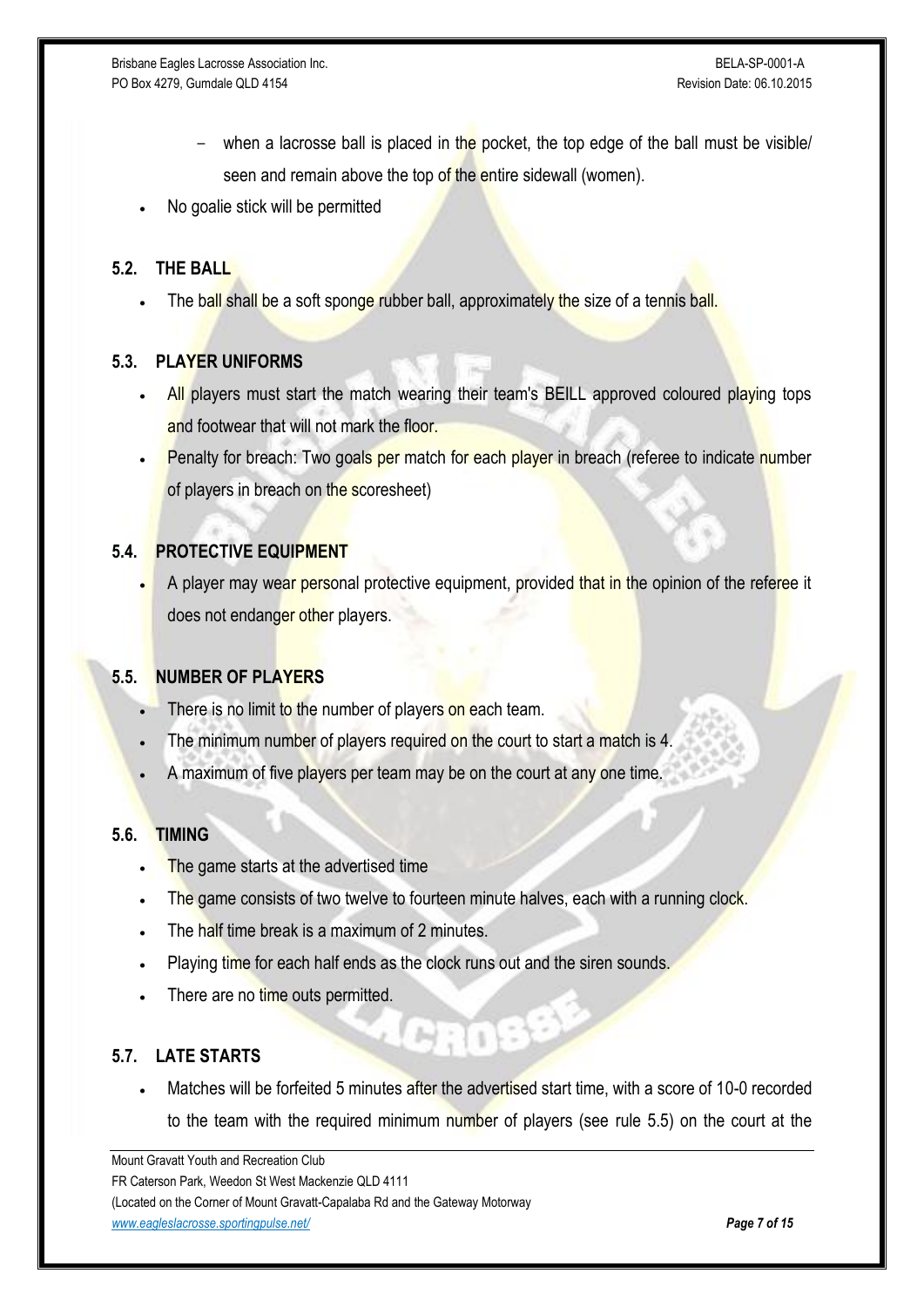time. If neither team is able to meet the minimum player requirements within 5 minutes of the advertised start time, a nil-nil draw is recorded.

Late start time is deducted from the first period

## **6. RULES OF PLAY**

#### **6.1. COMMENCEMENT OF PLAY**

- Players will face-off in the centre of the court (whether it's a men or ladies face-off will be determined by the umpire)
- Umpire will commence the faceoff by the following procedure:
	- Saying 'down', 'set' and 'whistle' (mens)
	- Saying 'set' and 'whistle' (ladies)
- Players who move after the umpire has aid 'set' or who aren't ready to commence play upon the umpire's whistle will incur a penalty
- Before commencement of each period and after each goal, all team members must be in their own defensive halves, and not within 2m of the faceoff area.
- Teams change ends at half time.
- A player may win the ball to themselves at the face-off and take a shot on goal without having passing the ball. This manoeuvre is only permitted twice per team, in order to encourage ball movement and teamwork.
- **Penalty for Breach:** Technical Foul

#### **6.2. POSSESSION**

- A player will be in possession of the ball if they are in control of the ball
- A player may be deemed to be in control of the ball whether or not the ball is in the player's stick.
- There is no time limit for the amount of time a player can hold the ball.

#### **6.3. LOOSE BALLS**

- Players may not cover a loose ball with the back of their stick.
- Players may not kick a loose ball.
- **Penalty for Breach:** Technical Foul

Mount Gravatt Youth and Recreation Club FR Caterson Park, Weedon St West Mackenzie QLD 4111 (Located on the Corner of Mount Gravatt-Capalaba Rd and the Gateway Motorway *[www.eagleslacrosse.sportingpulse.net/](http://www.eagleslacrosse.sportingpulse.net/) Page 8 of 15*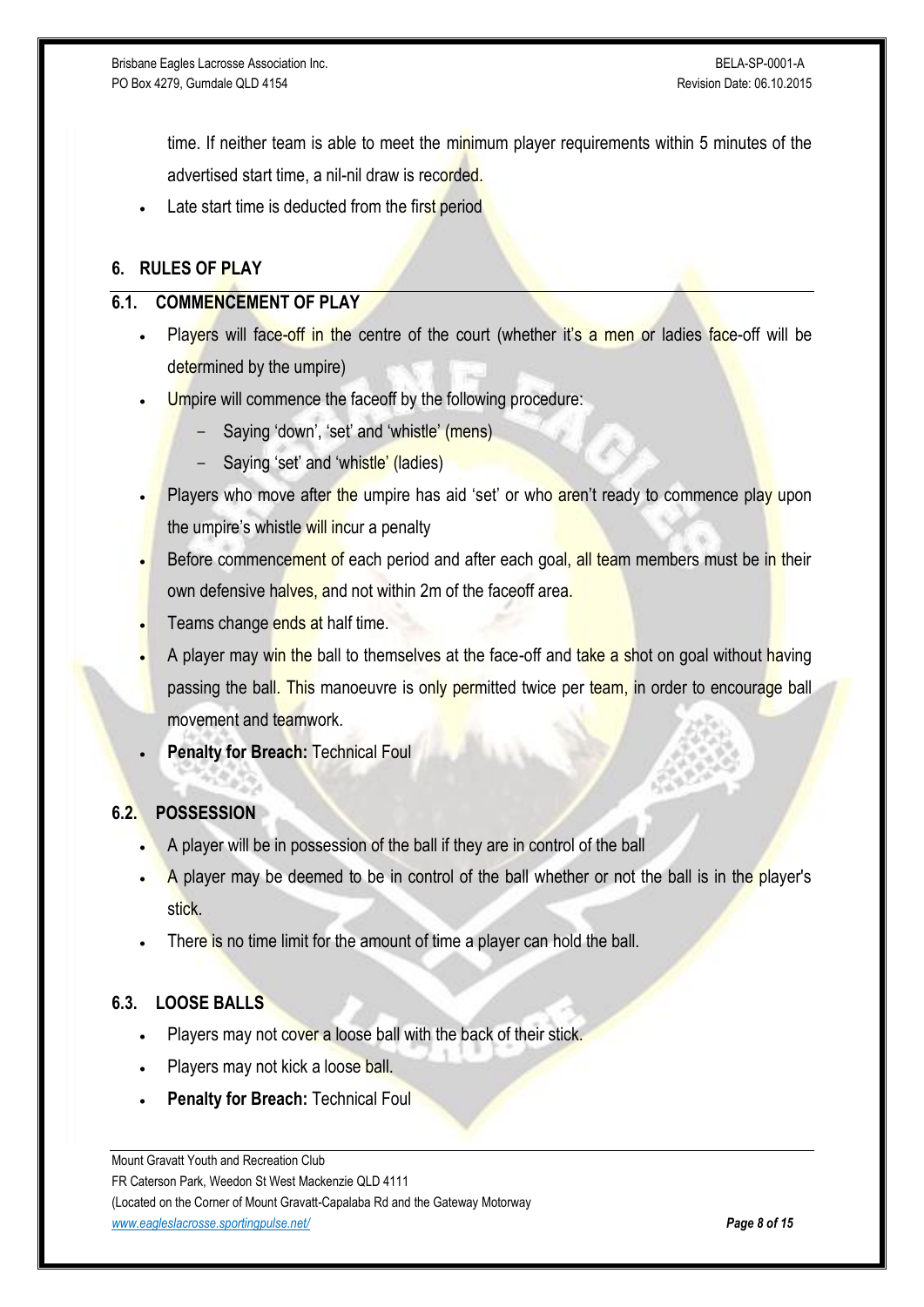If in the opinion of the referee, a player accidentally kicks the ball, then the referee may either call "play on" or award a technical foul.

#### **6.4. HANDBALL**

- Handling the ball during play is illegal. This rule applies to all players including the goalie.
- **Penalty for Breach: Technical Foul**

## **6.5. OUT OF BOUNDS**

- If a ball goes out of bounds from a goal shot, possession is awarded to player nearest the boundary line were the ball went out.
- If a ball is thrown or knocked out of bounds in general play, possession is lost by the team who last made contact with the ball.
- All other out of bounds situations covered by rule 6.7 governing dead balls.

## **6.6. RETURNING THE BALL TO PLAY**

- The player returning the ball to play must do so without undue delay.
- The player returning the ball to play at the referee's whistle must be given 3 metres free space.
- **Penalty for Breach:** Technical Foul

## **6.7. DEAD/DANGEROUS BALLS**

- If the ball strikes a boundary or official and becomes dead or dangerous to play, possession shall be awarded to the closest player to the ball.
	- Interpretation: Using the walls and the dividing curtain to bounce the ball has become an exciting feature of the game. Balls that strike the walls or curtain are not normally called out of bounds. However, when a ball is not immediately retrievable or in such a position that playing the ball endangers spectators or officials, it shall be called dead/dangerous. The referee shall award possession to the player closest to the ball.

#### **6.8. SUBSTITUTES**

- Substitutes must stand on their own team's side of the timer's desk and out of play.
- Substitution must take place as close as possible to the centreline

Mount Gravatt Youth and Recreation Club FR Caterson Park, Weedon St West Mackenzie QLD 4111 (Located on the Corner of Mount Gravatt-Capalaba Rd and the Gateway Motorway *[www.eagleslacrosse.sportingpulse.net/](http://www.eagleslacrosse.sportingpulse.net/) Page 9 of 15*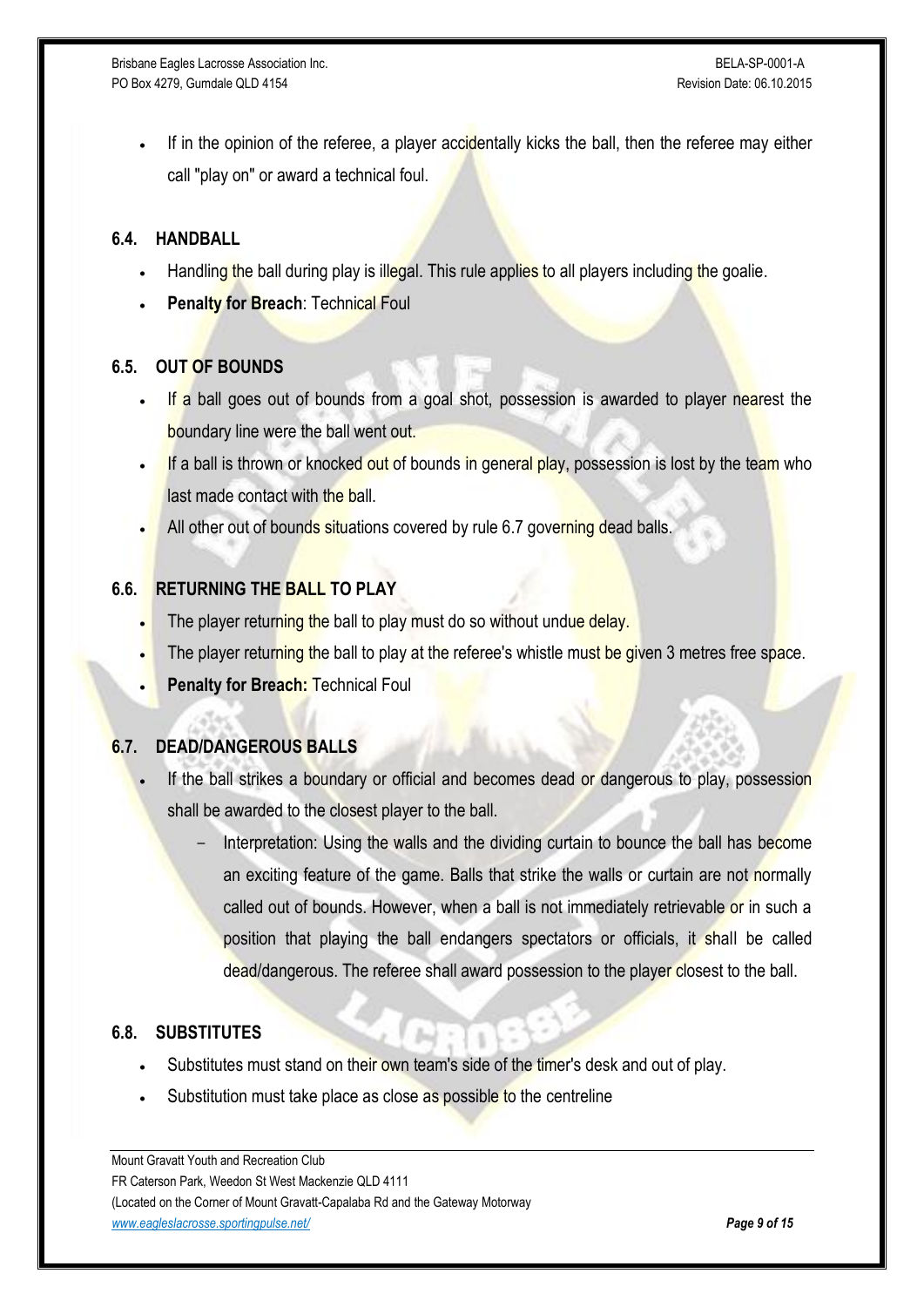Brisbane Eagles Lacrosse Association Inc. **BELA-SP-0001-A** and the United States of the BELA-SP-0001-A PO Box 4279, Gumdale QLD 4154 Revision Date: 06.10.2015

- Substitution may take place at any time, provided no more than five players are on court at any one time.
- Substitution is not permitted for a player serving a time penalty.

## **6.9. STICK CHECKING/CONTACT**

- Stick checking is permitted provided that the check occurs in a downwards motion away from the **ball-carrier's head.**
- Only the head of the stick may be checked (no checks are permitted on the 'shaft' of the stick)
- An empty crosse may not be checked.
- A player in possession of the ball cannot protect their stick from being checked by holding the stick so near their own face or body, thereby making a legal check impossible.
- **Penalty for Breach: Personal Foul** 
	- If in the opinion of the referee, if stick contact occurs which is accidental, or both controlled and incidental to playing the ball then the referee may either call "play on" or award a technical foul.
- A player cannot reach around an opponent's body to check the stick. Therefore players must be a step in front of the ball-carrier when attempting a stick check.
	- This rule does not prohibit a defender from checking the ball from behind, provided the attacker's cross is in a checkable position; the check is in a downward motion and not near the ball-carrier's head.
- A 'swim' dodge (bringing the stick over an opponent's head) is illegal.

## **6.10. BODY CONTACT/BLOCKING**

- Body contact is permitted provided the contact is made by the defender, and on the attacking player's hip or arm (equal pressure between the attacker and the defender must then be applied).
	- $-$  If contact is made on any part of the body which is not the hip or arm, the defending player has initiated an illegal body contact,
- If a player in possession of the ball makes contact with a defender, then the attacker has initiated an illegal body contact.
- **Penalty for Breach: Personal Foul**

Mount Gravatt Youth and Recreation Club FR Caterson Park, Weedon St West Mackenzie QLD 4111 (Located on the Corner of Mount Gravatt-Capalaba Rd and the Gateway Motorway *[www.eagleslacrosse.sportingpulse.net/](http://www.eagleslacrosse.sportingpulse.net/) Page 10 of 15*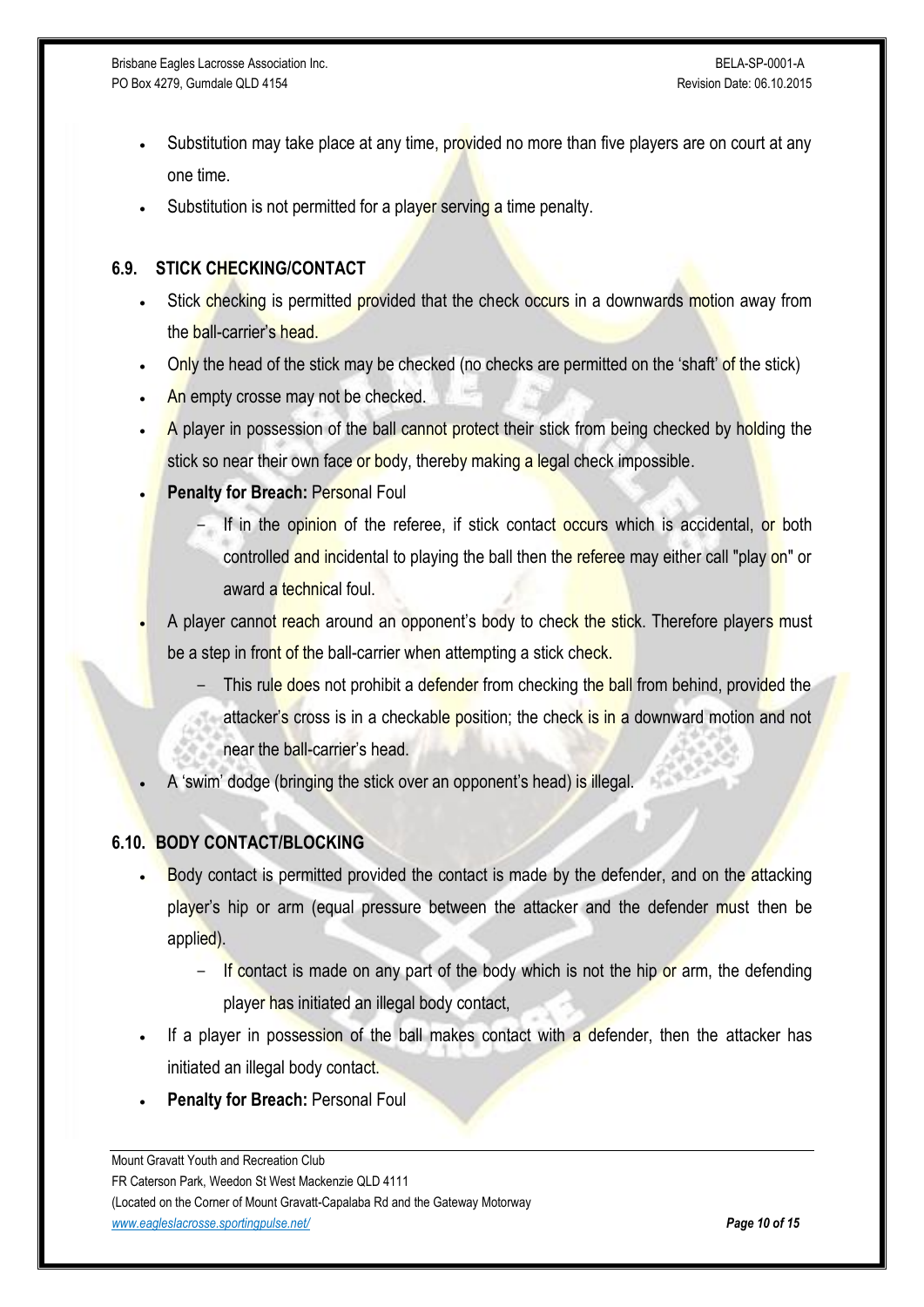- If body contact occurs which is either accidental or controlled and incidental to playing the ball then the referee may either call "play on" or award a technical foul.
	- Interpretation: The focus of the indoor season is on stick skills, running and ball movement. If you are attacking, the onus is on you to avoid contact with a defender. If you are defending, the onus is on you to be either completely stationary and force the attacking player to run around you, or to remain in front of the attacking player and apply equal pressure.

## **6.11. SCREENS & PICKS**

- The setting of a blind pick is not permitted.
- **Penalty for Breach: Technical Foul** 
	- Interpretation: A blind pick involves a player standing close and immediately behind an opposing player who is about to receive the ball in such a way that the receiving player has no opportunity to avoid contact with the defending player. A blind pick in this way may be judged by the referee to be dangerous play incurring a personal penalty.

#### **6.12. INTERFERENCE/GUARDING**

- A player may quard the ball carrier's stick in an attempt to intercept a pass or shot after it has left the stick, provided the ball-carrier is not
	- prevented or restricted from legally passing or shooting the ball
	- is intimidatory (referee's interpretation)
- The referee may give one warning to a player before applying the penalty for subsequent interference infringements.
- A defender must not poke or wave a stick near or toward an opponent's face or body.
- **Penalty for Breach: Technical Foul** 
	- Interpretation: the defending player must only use their stick to block their opponent's pass or shot after it has left their opponent's stick. Angling of the stick towards your opponent increases the likelihood of illegal and dangerous stick contact on your opponent's hand or face, and is therefore illegal

#### **6.13. DANGEROUS PASSES/GOAL SHOTS**

Mount Gravatt Youth and Recreation Club FR Caterson Park, Weedon St West Mackenzie QLD 4111 (Located on the Corner of Mount Gravatt-Capalaba Rd and the Gateway Motorway *[www.eagleslacrosse.sportingpulse.net/](http://www.eagleslacrosse.sportingpulse.net/) Page 11 of 15*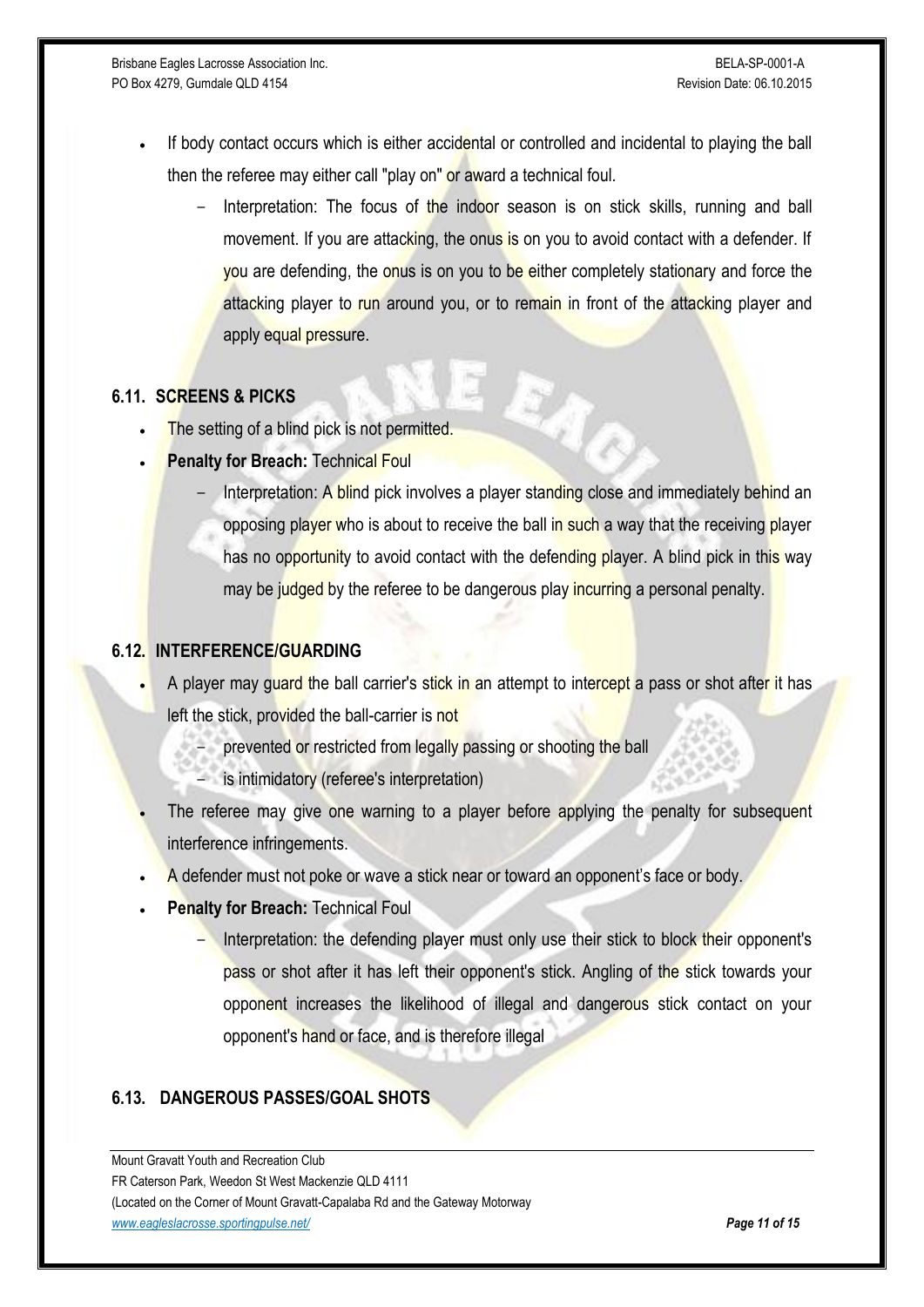- A player shall not pass or shoot the ball in a forceful or excessive manner that the referee considers dangerous to another player.
	- A hard shot at goal or a pass that hits another player may be considered a dangerous pass/ goal shot.
- A player must make every effort to avoid shooting or passing in a manner that causes the stick or ball to strike a defender.
	- Defending players must avoid standing in the goal area unless they are 'marking' a player (see rule 7.3).
- Behind the head shots or shooting with your back towards the goal maybe called dangerous if the ball-carrier took a shot without looking, or took a shot at goal with a defending player standing between them and the goal.
- One foot must be on the floor when shooting for goal.
- Shots must be either below the shoulder height of a player or clear the person's head by at least another head height. This rule is to avoid playing being hit in the neck/head.
	- Interpretation: The rule gives referees discretion about when a shot or a pass is called dangerous. For example hard shots in crowded play, and shots at opposing players' heads will normally be called dangerous. A shot or pass that hits another player at floor level may not necessarily be dangerous. A shot or pass that hits another player who steps into the path of the ball may not necessarily be called dangerous.
- **Penalty for Breach:** Personal Foul & Goal disallowed

#### **6.14. TIME WASTING**

- A player or team who when returning the ball to play after an out of bounds, or who is retrieving the ball from the goal net after a goal has been scored shall not engage in conduct which in the opinion of the referee is designed to waste time.
- The first offence shall receive a warning from the referee, second and subsequent breaches will be penalised.
- **Penalty for Breach:** Technical Foul
- Time wasting which in the opinion of the referee has materially affected the result of the game will result the offending time receiving a 2 goal penalty.

Mount Gravatt Youth and Recreation Club FR Caterson Park, Weedon St West Mackenzie QLD 4111 (Located on the Corner of Mount Gravatt-Capalaba Rd and the Gateway Motorway *[www.eagleslacrosse.sportingpulse.net/](http://www.eagleslacrosse.sportingpulse.net/) Page 12 of 15*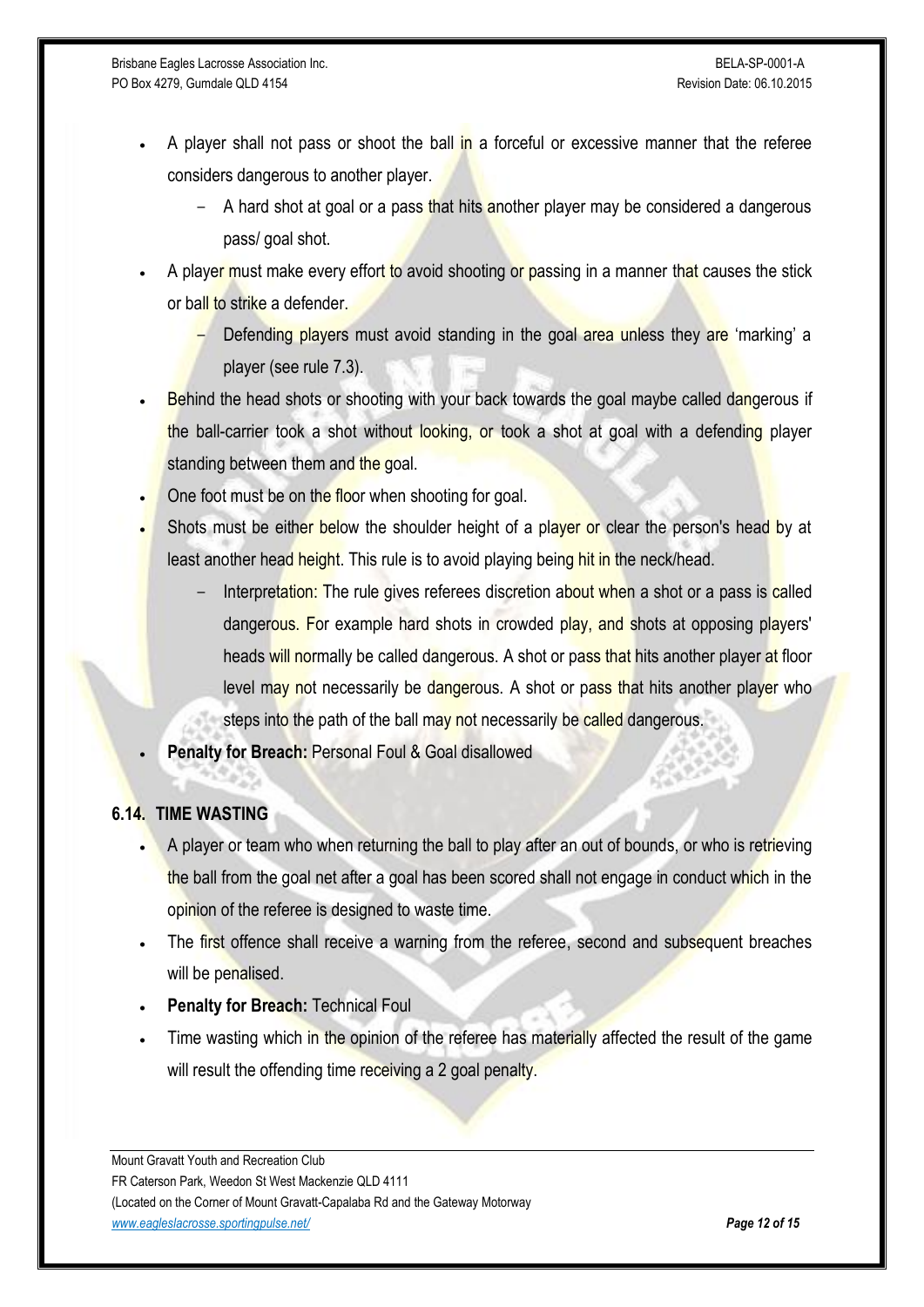## **7. GOALS, GOALKEEPER, GOAL CREASE**

#### **7.1. SCORING**

- A goal is scored when a legal ball passes through the plane of the goal face.
- Referee to whistle the all clear, and verify that one goal has been added to scorer's team total.
- The side with the most number of goals scored at the end of the match wins the match.
- No player may deliberately move the goals from their correct position on the court.

## **7.2. RESTART FOLLOWING A GOAL**

Both teams retire to their defensive halves and the referee whistle will signal the start of play.

#### **7.3. PLAY AROUND THE GOAL AREA**

- Defenders cannot stand in front of the goal area without 'actively' marking an attacking player, thus a defender must be within an arm's length of their attacker.
- Unless the ball carrier is attacking the goal, only one defender can be standing in the goal area whilst marking an attacking player.
	- The defensive team is still allowed to 'double-team' a ball carrier, however once the ball-carrier moves away from the goal area, only one defender can remain in the goal area provided they are within an arm's length of their attacker.
- **Penalty for Breach:** Team will receive a warning from the referee. If the rule violation continues, the offending player will be required to spend 20 seconds in the penalty box, therefore forcing the defending team to play man-down.

#### **7.4. CREASE INFRINGEMENTS**

- No offensive player may enter the crease at any time with either body or stick.
- **Penalty for Breach:** Technical Foul & Goal Disallowed
	- Interpretation: shots being taken from behind the goal, must be shot from a position where both the player and their stick is outside the crease.
- Only defenders may reach in and retrieve the ball from the crease or the back of the net.
- A defender may not occupy or use the crease to gain an advantage over an attacking player
- One defending player is allowed to stand in the goal crease
- **Penalty for Breach: Technical Foul**

Mount Gravatt Youth and Recreation Club FR Caterson Park, Weedon St West Mackenzie QLD 4111 (Located on the Corner of Mount Gravatt-Capalaba Rd and the Gateway Motorway *[www.eagleslacrosse.sportingpulse.net/](http://www.eagleslacrosse.sportingpulse.net/) Page 13 of 15*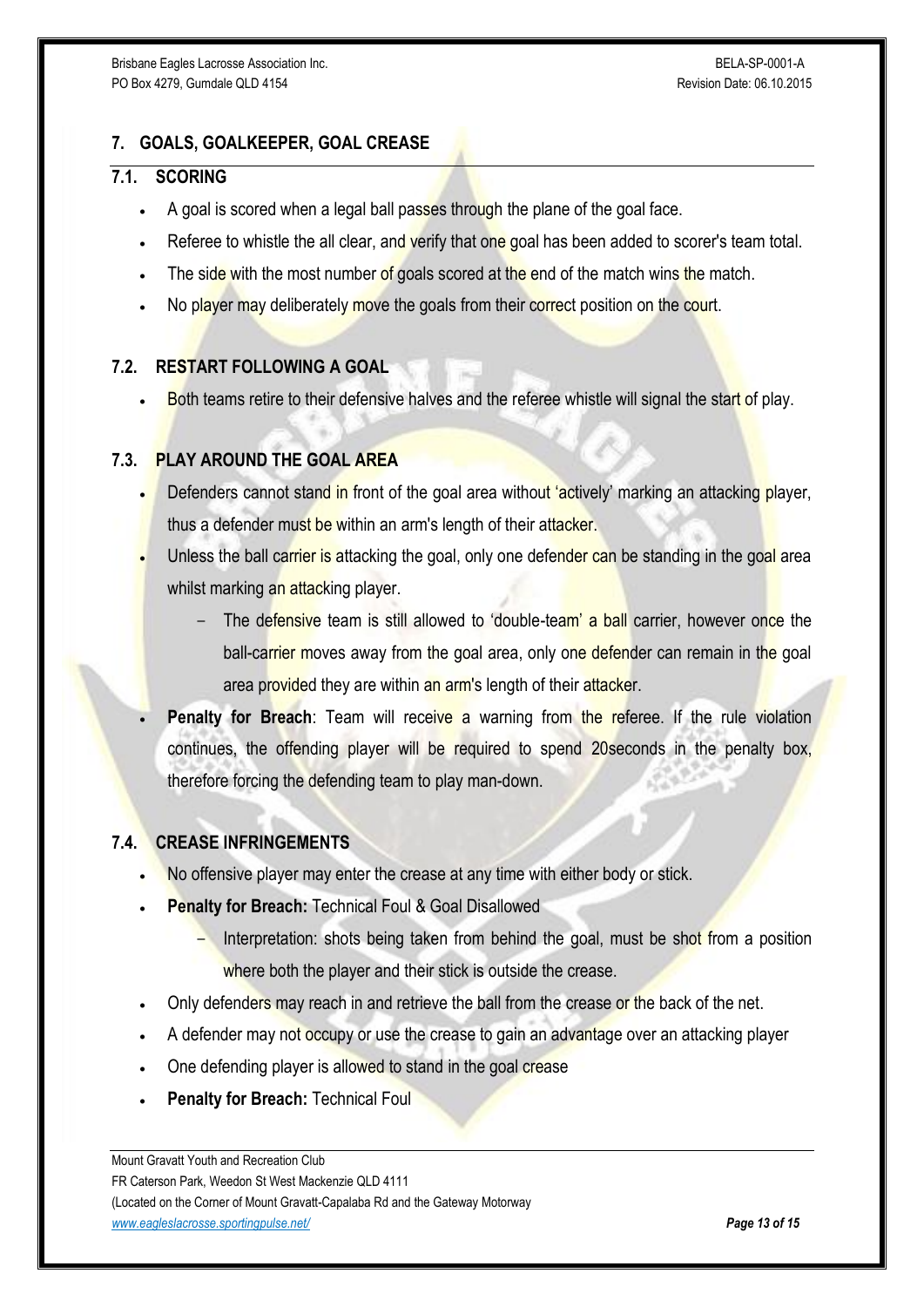## **8. PENALTIES**

#### **8.1. TECHNICAL FOULS**

- If committed by the ball carrier, or when the ball is loose: possession to the opposition team.
- If committed by a defender, a 'slow whistle' technique will be implemented (signalled by the umpire yelling 'advantage') if the attacking player is able to receive an advantage from the play.
	- An advantage can include a shot on goal or moving the ball toward the goal line, however once the advantage has been utilised, the technical penalty is cancelled.
	- If there is no advantage (which can occur when the ball is not moved towards the attacking goal, or the ball is dropped), play will be restarted in the vicinity of the infringement (but not less than offending defender at least 2 meters away from the ballcarrier). Play must not be restarted within 5 metres of the goal.

If the same player continuously or deliberately continues to commit the same technical foul, the penalty can be upgraded to a personal foul at the umpire's discretion.

## **8.2. PERSONAL FOULS**

- One to three minutes (referee's discretion) suspension from the game and loss of possession.
- Personal fouls must be recorded against the player's name on the score sheet.

#### **8.3. EXPULSION**

- Once a player has accumulated a total of three (3) personal fouls during the course of the game, that player will be ineligible to take part in the remainder of the game.
- Notwithstanding the above, players who consistently engage in dangerous or intimidatory tactics, rough play or unsporting conduct despite receiving a cautionary warning from the referee will be expelled from the game.
- A substitute may take the expelled player's place on the court after three minutes has elapsed.

#### **8.4. UNSPORTING CONDUCT**

- The referee may impose a personal foul for any incident on or off the playing area which is considered by the referee to be unsporting.
- Unsporting conduct can result in expulsion from the game and/or reporting to the Committee for further action

Mount Gravatt Youth and Recreation Club FR Caterson Park, Weedon St West Mackenzie QLD 4111 (Located on the Corner of Mount Gravatt-Capalaba Rd and the Gateway Motorway *[www.eagleslacrosse.sportingpulse.net/](http://www.eagleslacrosse.sportingpulse.net/) Page 14 of 15*